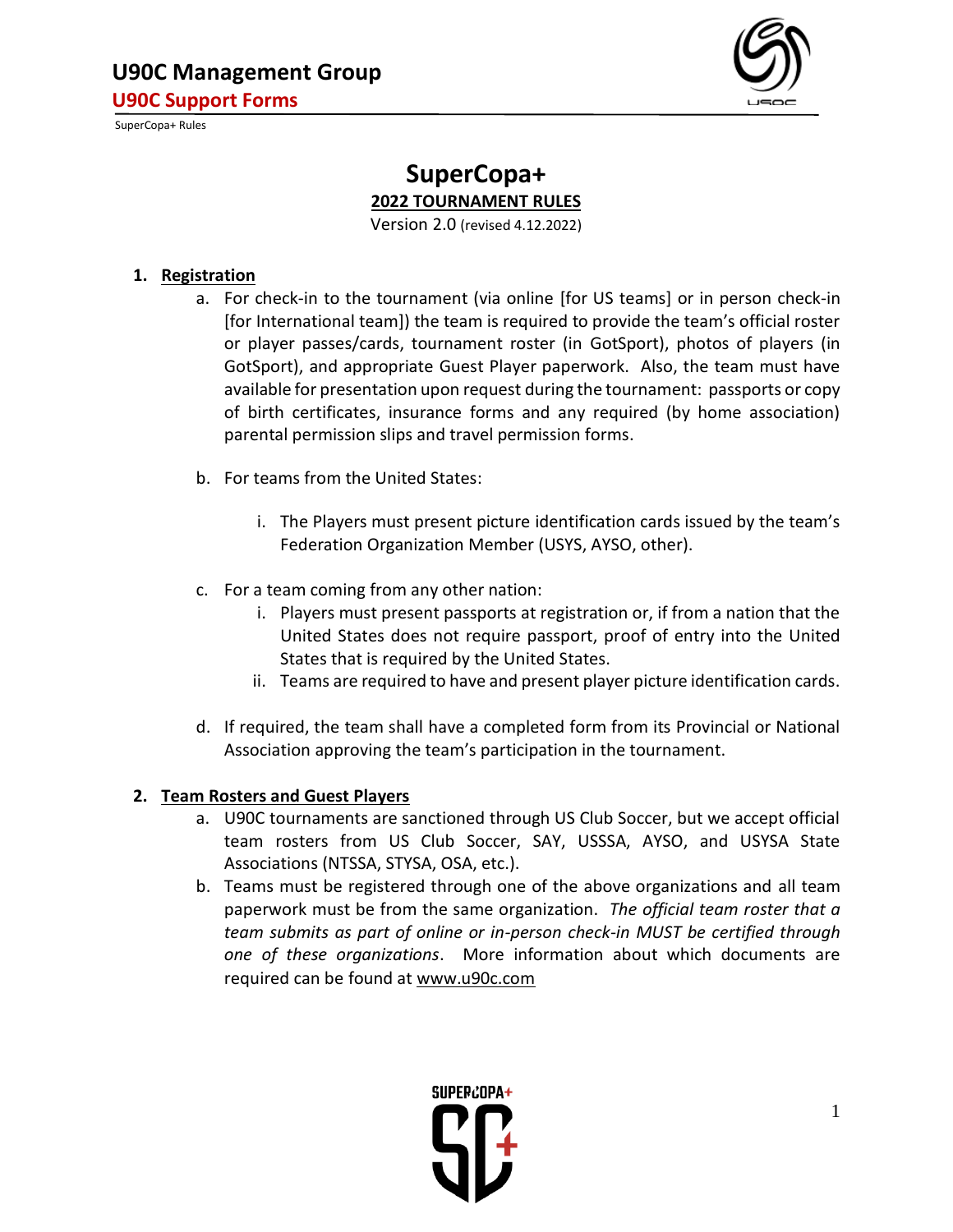

Example: Teams MAY NOT mix USYSA (NTSSA, STYSA, OSA, etc.) official rosters with US Club Soccer Player Loan forms or vice versa.

- c. All players, including guest players, must be listed on the team's online GotSport roster prior to check-in.
- d. A player may play on two different teams, provided ALL of the following requirements are met:
	- i. Teams are in two different age groups,
	- ii. Player is age eligible for both age groups,
	- iii. Player is listed on the GotSport roster for both teams prior to check-in.
- e. There is no limit to the number of guest players a team may bring, provided they do not exceed the roster maximum for their age group and have required paperwork/documents for each guest player. More information about which paperwork/documents are required can be found at [www.u90c.com](http://www.u90c.com/)

# **3. Player Jerseys/Numbers**

- a. Each team must have numbered jerseys for all players, no two players may have the same number.
- b. Player names, primary and alternative jersey numbers must match the roster posted in the team's GotSport account. Exceptions to this rule must be approved by a U90C representative.
- c. Goalkeepers are not required to have a number on their jersey, but should be identified by number on the team's GotSport roster. Goalkeeper jersey must be of a different color than field players on both teams.
- d. Jerseys must be same primary color, but do not have to be of identical style. If the referee orders a jersey change due to color confusion, players/teams must comply.
- e. Home Team is team listed first (left) on the schedule. Home Team will wear white or lighter-colored jerseys. AWAY TEAMS ARE NOT TO WEAR WHITE JERSEYS. In case of similar jerseys (i.e. – Neon jerseys), then Home team changes.
- f. Pennies (mesh scrimmage vests) may be used over the jersey to resolve color conflicts as long as the jersey numbers shows through the pennies to the referee's satisfaction.
- g. Players must wear shin guards that are age appropriate and completely covered by socks. Referees may require players to leave the field to change or correct improper/unsafe equipment.
- h. Shoes with metal cleats/studs are not allowed.
- i. Violators will be removed from the field by the referee and not allowed back on the field of play until the player equipment issue has been corrected.

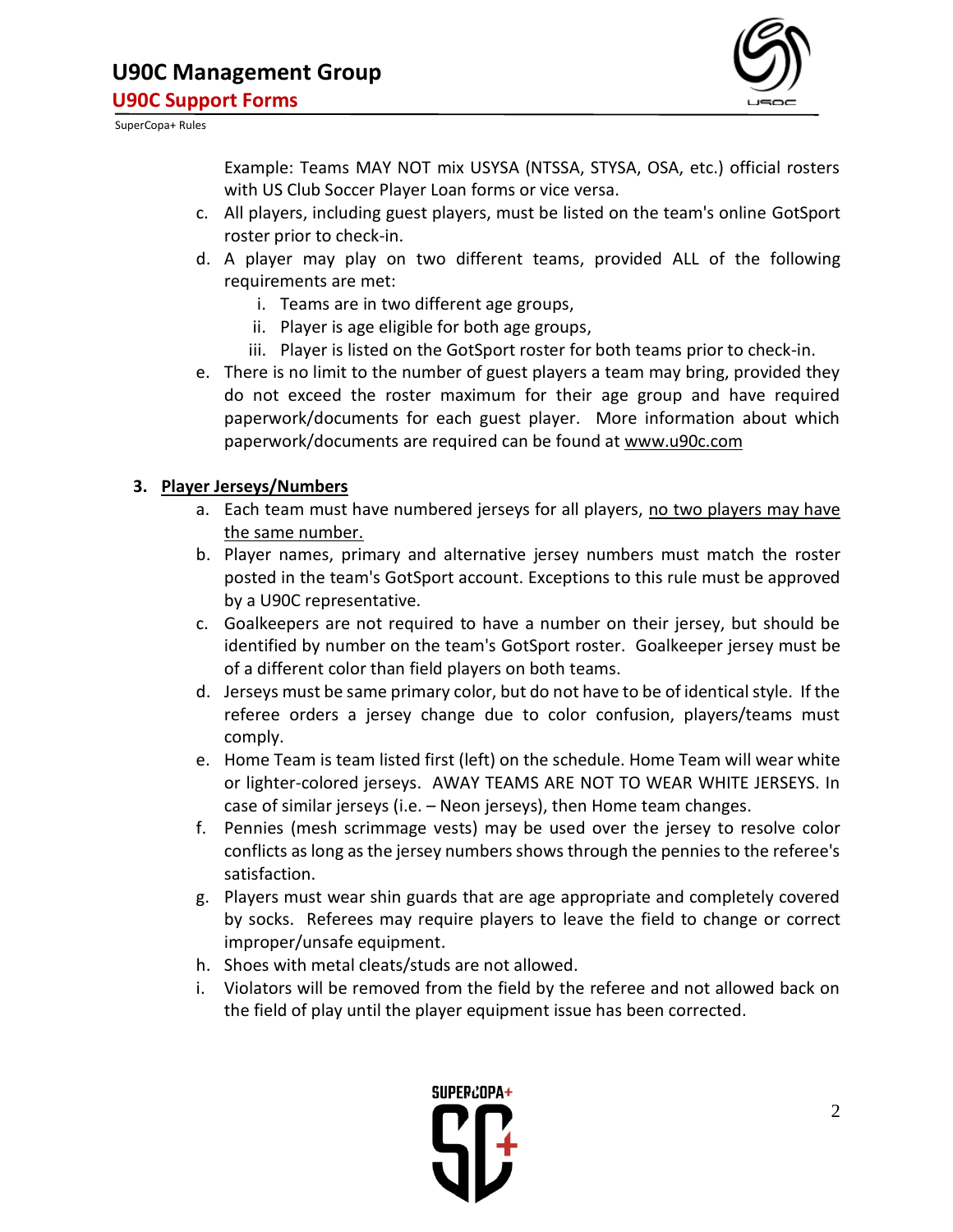

#### **4. Team Bench**

Team players and coaches are to be on the opposite side of the field from all spectators. Only rostered players, coaches, assistant coaches, trainers and team managers are allowed the sideline bench area. At complexes which are setup for a team and their spectators to be on opposite sides from the other team and their spectators, the Home team will occupy either the North or West side of playing field.

#### **5. Spectator Areas**

Spectators are to be on the same half of the field across from their team bench. No one may spectate or loiter behind the goal line and up to the 18 yard line/goal box on either end of the field. U90C Management Group, LLC will not be responsible for bodily injury or property damage.

#### **6. Match Ball**

Both teams will present a match ball to the referee for him/her to choose from for the official match ball. The referee may decide to use both, one as a back-up. If a tournament ball is provided it will serve as the primary official match ball.

## **7. Protests**

The only protests allowed are for an ineligible player. All protests must be reported in writing, with a One Hundred Dollar (\$100) cashier's check, money order or cash. If a team wins the protest, their protest fee will be returned.

## **8. Match Duration**

Teams will play full-length games similar to league play regulations.

| Division | <b>Halves</b> | <b>Playing Format</b> | Roster Max | <b>Ball Size</b> | Overtime (qtr's, semis & finals) |
|----------|---------------|-----------------------|------------|------------------|----------------------------------|
| U12      | 35 minutes    | 11v11                 | 22         |                  | 2 x 5 minutes, then pk's         |
| U13      | 35 minutes    | 11v11                 | 22         |                  | 2 x 5 minutes, then pk's         |
| U14      | 35 minutes    | 11v11                 | 22         |                  | 2 x 5 minutes, then pk's         |
| U15      | 40 minutes    | 11v11                 | 22         |                  | 2 x 5 minutes, then pk's         |
| U16      | 40 minutes    | 11v11                 | 22         |                  | 2 x 5 minutes, then pk's         |

#### **9. Scoring System**

Pool Play games may end in a tie. Overtime only applies to Quarterfinals, Semi-finals, and Finals.

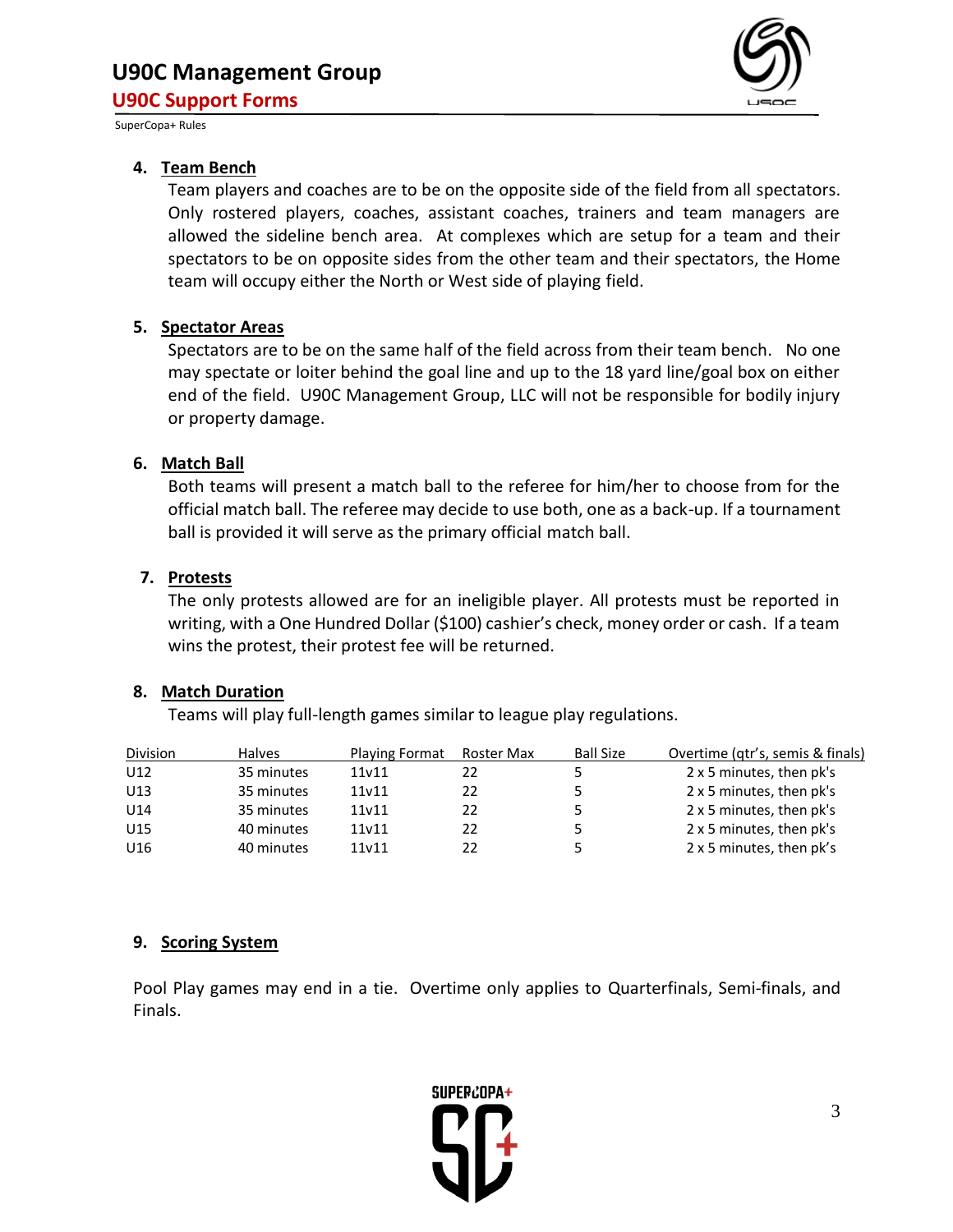

Scoring system for preliminary (pool) games will be as follows:

- 6 points for a win
- 3 points for a tie
- 0 points for a loss
- 1 point per goal scored in the game with a maximum of 3
- 1 point for a shutout (not allowing opponent to score)
- A forfeit game\* will be scored at a 3-0 win

\*The forfeiting team will receive zero (0) points for the match.

\*\* The team being forfeited to will receive points for a 3-0 win, and any additional points scored during play at the time of forfeiture will count towards goal differential.

THE TOURNAMENT DIRECTOR RESERVES THE RIGHT TO REMOVE ANY TEAM FROM THE TOURNAMENT AND/OR MAKE THEM INELIGIBLE FOR THE PLAY-OFF ROUNDS FOR INTENTIONALLY FORFEITING A GAME(S).

## **10. Intentional and Unintentional Forfeits**

Forfeits may be declared for the following reasons, but not limited to:

- A team has not arrived and on the field after ten (10) minutes of the scheduled start time
- Teams with the minimum number of players within ten (10) minutes of the scheduled start time refusing to take the field
- Game abandonment
- Players, coaches, or spectators refusal to leave the complex (See #14)

| Format | <b>Minimum to Start</b> | <b>Minimum to Continue</b> |
|--------|-------------------------|----------------------------|
| 11v11  |                         |                            |

## **11. Game Cards or Game Reports**

If using Game Cards, the winning team will turn in. In the case of a tie, the Home Team turns in the Game Card. Please verify the referee has accurately recorded the field number, game time, team names, score, and misconduct (red and yellow cards). If using game reports, both teams must turn in the game reports after each game to the tournament headquarters at the complex where the game was played.

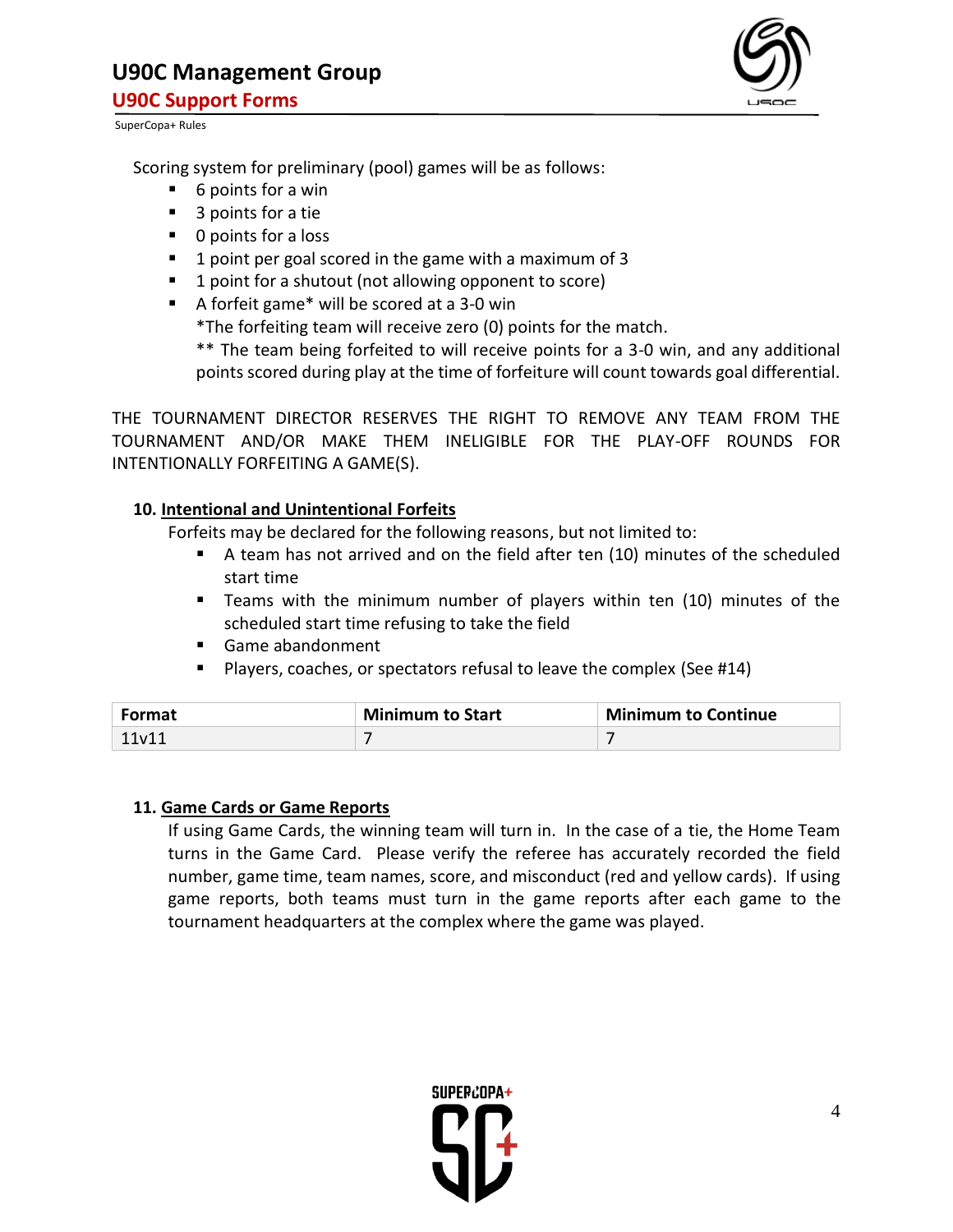

#### **12. SUPERCOPA+ PLAYOFF ROUNDS**

At the conclusion of the group round games, SuperCopa+ offers a unique format that provides playoff opportunities for EVERY participating team. Typically, playoff bracketing is predetermined simply based on group round bracket, such as "Bracket A1 vs. Bracket B2". However, for SuperCopa+, after the SuperCopa+ group stage completes for all brackets (first three games) the entire event is re-bracketed for Quarterfinals play as follows:

#### **Quarterfinals Playoff Advancement based on bracket size:**

## **8 Teams Structure – 2 Brackets of 4:**

#### 8 Teams – 2 Brackets

Top 4 teams in point totals advance to the SuperCopa playoff bracket of 4 teams and advance to semis play. Next 4 teams in point totals make up the Gold bracket of 4 teams and advance to semis play.

## **12 Teams Structure – 3 Brackets of 4:**

Winner of each bracket plus next 3 top point earners advance to the SuperCopa playoff bracket of 6 teams. Top 2 teams in points from group receive a BYE to the semis. Other 4 teams play quarter finals. Next 6 point earners make up the Gold bracket. Top 2 Gold teams in points from group receive a BYE to the semis. Other 4 teams play quarter finals.

## **16 Teams – 4 Brackets or 4:**

Winner of each bracket plus next 4 top point earners advance to the SuperCopa playoff bracket of 8 teams. All teams play quarter finals as referenced in opening paragraph, and advance form there. Next 8 point earners make up the Gold bracket. All teams play quarter finals as referenced in opening paragraph, and advance from there.

## **18 Teams – 3 Brackets or 4 and 2 Brackets of 3:**

Groups of 4 teams will play each other. Groups of 3 teams will play each other plus one crossover game with the other bracket of 3. Winner of each bracket plus next 4 top point earners advance to the SuperCopa playoff bracket of 9 teams. Teams seeded 8 and 9 will play a first round game to determine who advances to quarter-finals. Teams seeded 1-7 and the winner of 8/9 will play quarter finals as referenced in opening paragraph, and advance form there. Next 9 point earners make up the Gold bracket. Teams seeded 8 and 9 will play a first round game to determine who advances to quarter-finals. Teams seeded 1-7 and the winner of 8/9 will play quarter finals as referenced in opening paragraph, and advance form there.

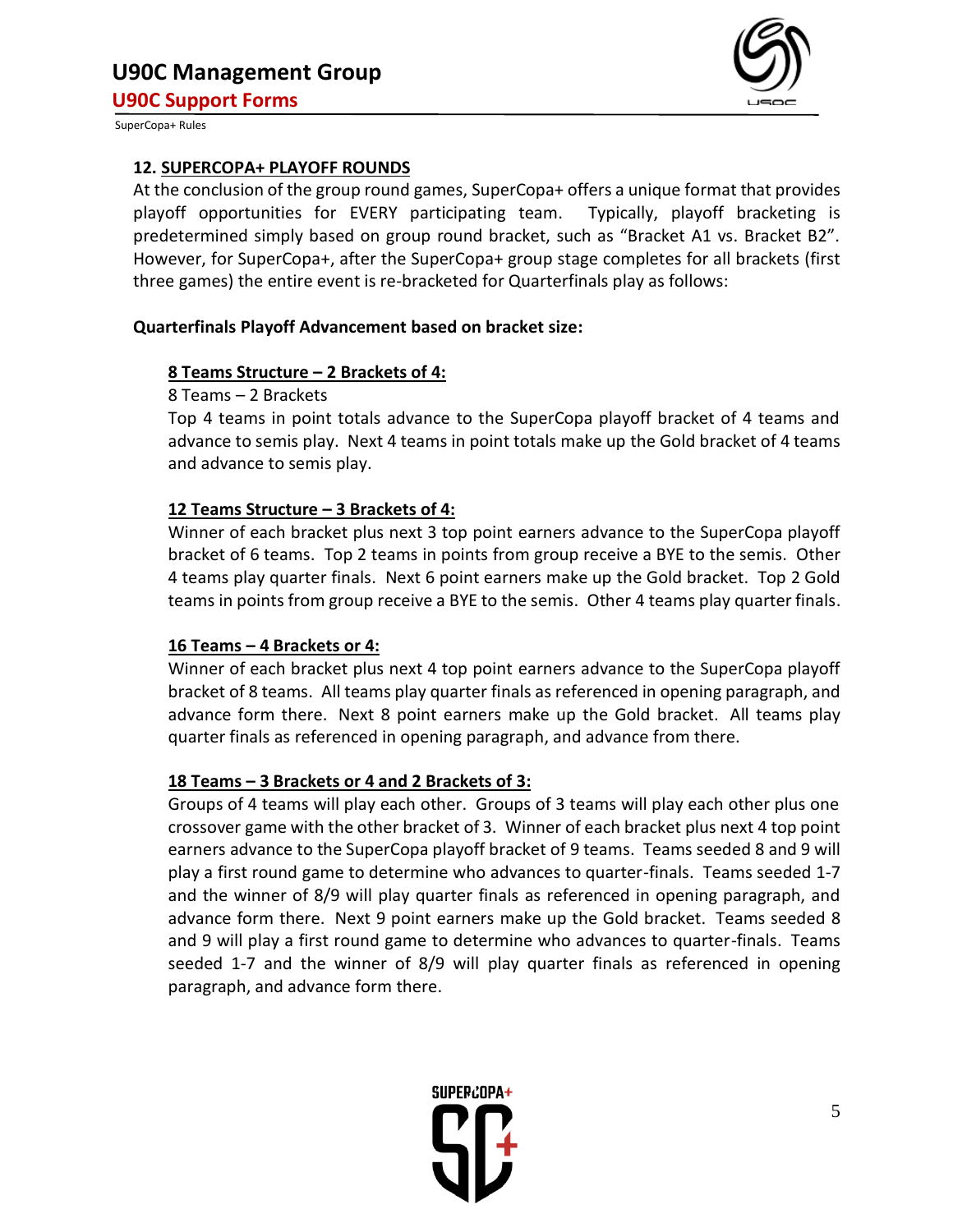

## **20 Teams – 5 Brackets or 4:**

Winner of each bracket plus next 2 top point earners advance to the SuperCopa playoff bracket of 7 teams. The team seeded #1 will receive a quarter-final bye. All other teams play quarter finals as referenced in opening paragraph, and advance form there. Next 7 point earners make up the Gold bracket. The team seeded #1 will receive a quarter-final bye. All other teams play quarter finals as referenced in opening paragraph, and advance form there. Next 6 point earners make up the Silver bracket. The teams seeded #1 and #2 will receive a quarter-final bye. All other teams play quarter finals as referenced in opening paragraph, and advance form there.

## **24 Teams – 6 Brackets of 4:**

Winner of each bracket plus next 2 top point earners advance to the SuperCopa playoff bracket of 8 teams (group winners receive highest seeds). All teams play quarter finals as referenced in opening paragraph, and advance form there. Next 8 point earners make up the Gold bracket. All teams play quarter finals as referenced in opening paragraph, and advance from there. Next 8 point earners make up the Silver bracket. All teams play quarter finals as referenced in opening paragraph, and advance from there.

# **32 Teams – 8 Brackets of 4:**

Winner of each bracket advances to the SuperCopa playoff bracket of 8 teams (seeding determined by points). All teams play quarter finals as referenced in opening paragraph, and advance from there. Next 8 point earners make up the Gold bracket. All teams play quarter finals as referenced in opening paragraph, and advance from there. Next 8 point earners make up the Silver bracket. All teams play quarter finals as referenced in opening paragraph, and advance from there. Next 8 point earners make up the Bronze bracket. All teams play quarter finals as referenced in opening paragraph, and advance from there.

## **36 Teams – 9 Brackets of 4:**

Winner of each bracket advances to the SuperCopa playoff bracket of 9 teams (seeding determined by points). Teams seeded 8 and 9 will play a first round game to determine who advances to quarter-finals. Teams seeded 1-7 and the winner of 8/9 will play quarter finals as referenced in opening paragraph, and advance form there. Next 9 point earners make up the Gold bracket. Teams seeded 8 and 9 will play a first round game to determine who advances to quarter-finals. Teams seeded 1-7 and the winner of 8/9 will play quarter finals as referenced in opening paragraph, and advance form there. Next 9 point earners make up the Silver bracket. Teams seeded 8 and 9 will play a first round game to determine who advances to quarter-finals. Teams seeded 1-7 and the winner of 8/9 will play quarter finals as referenced in opening paragraph, and advance from there.

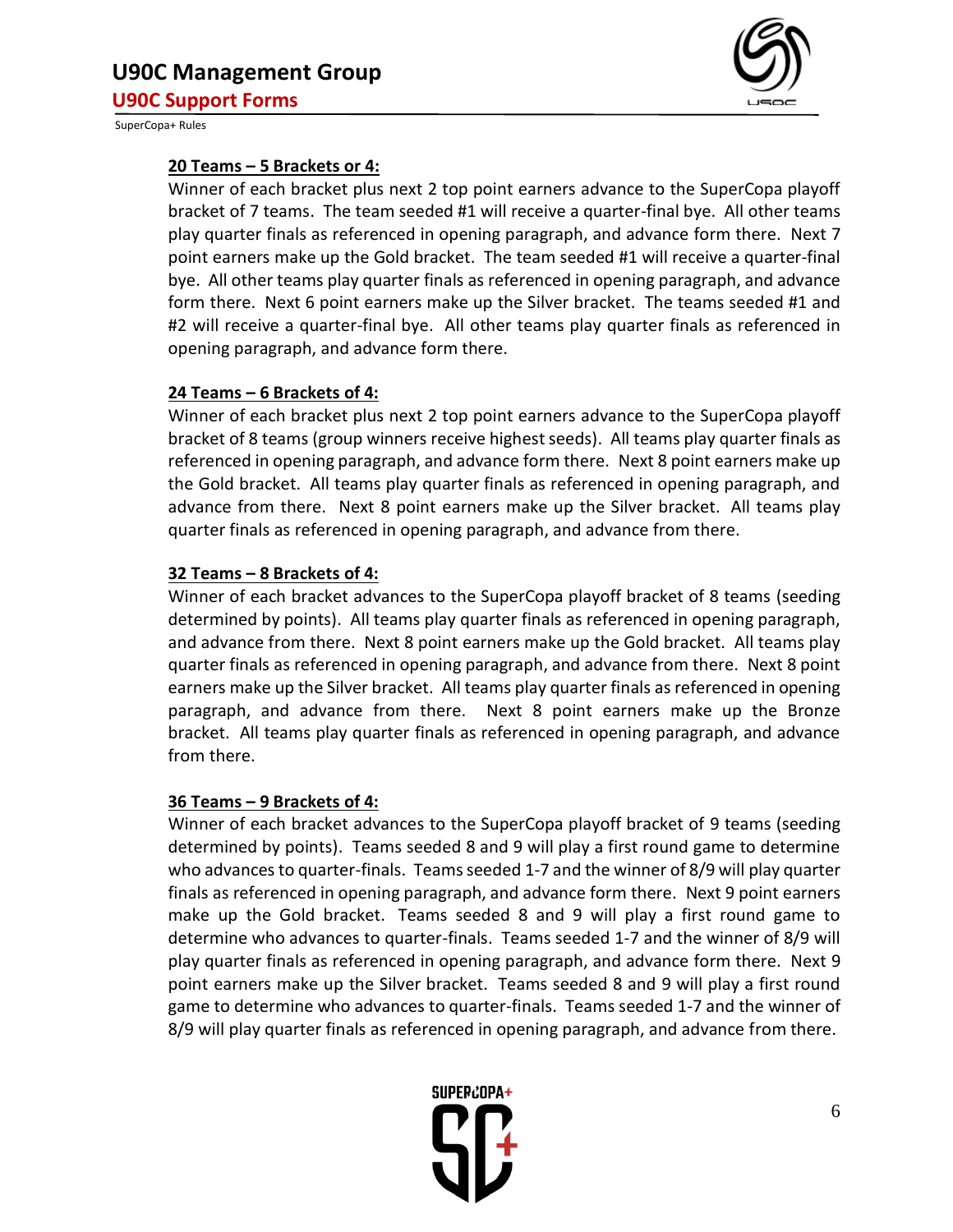

## **36 Teams – 9 Brackets of 4:** *(cont.…)*

Next 9 point earners make up the Bronze bracket. Teams seeded 8 and 9 will play a first round game to determine who advances to quarter-finals. Teams seeded 1-7 and the winner of 8/9 will play quarter finals as referenced in opening paragraph, and advance form there.

Playoff opponents are chosen based by seeding teams based on total points. Example, if the winner of bracket C has 30 points after their first three games and they have the highest total points among all teams then they will be placed as the  $1<sup>st</sup>$  seed and will play the  $8<sup>th</sup>$  seed (one of the wildcard teams) (See the exception for the 36 team bracket).

Quarterfinal opponents are defined by the following seeding (except for 36 team bracket):  $1^{\text{st}}$  vs  $8^{\text{th}}$ 4<sup>th</sup> vs 5<sup>th</sup> 3<sup>rd</sup> vs 6<sup>th</sup> 2<sup>nd</sup> vs 7<sup>th</sup>

*\*Because variety of competition is a significant element of SuperCopa+, the tournament committee reserves the right to adjust seeding by 1 position (possibly 2) to avoid teams facing each other in quarterfinals who have already played each other during group rounds. Seeding adjustments are at the complete discretion of the tournament committee, but will not be made to affect which playoff bracket a team has earned a spot in.*

**GotSport cannot calculate this structure, so it must be manually calculated and input by the tournament committee. This means that as group rounds complete, there will be a delay in posting the playoffs as the committee executes this process. Please be patient during this time, and do not contact tournament headquarters, as this only delays the process.** 

**There will be a period of 2 ½ - 3 hours after completion of ALL group round games before quarterfinal games are posted as the Tournament Committee verifies all teams' standings and points. GotSport updates will be sent to notify teams when play-off rounds are FINAL.** *(\*IGNORE the schedules for quarterfinals in GotSport UNTIL team contacts are notified via email / text that schedules have been completed\*)*

**Once the Quarterfinals are set, the single elimination tournament will play out as scheduled. There is NO reseeding after the Quarterfinals.** 

If teams are tied in points after their preliminary (pool) games are completed, the following tiebreaker procedures will be used to determine the team advancing:

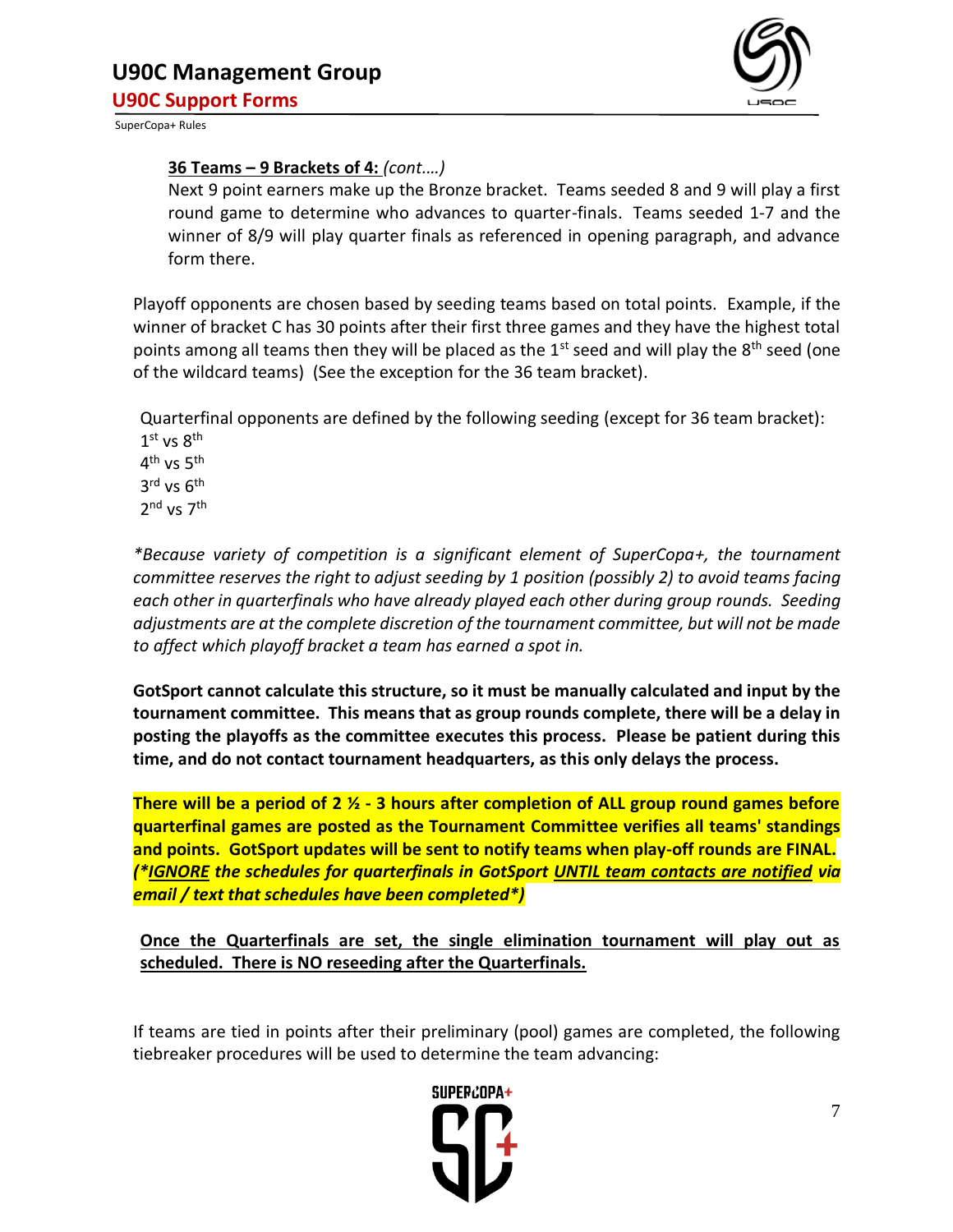

- a. Head to Head game results winner will advance.
- b. Goal differential game max 5
- c. Goals Against (least)
- d. Goals For (most)
- e. Most Shutouts
- f. Kicks from the mark, aka. Penalty Kicks

These tiebreaker procedures will be applied, in order, to the teams tied in points until one team is selected for advancement. In the event of a tie involving age brackets that contain flights with different numbers of scheduled games, then the same tie breakers are used with the exception that averaging to determine b, c, d, and e will be used.

If more than two teams are involved in a tie, tie breaker number 2 (except in the case of example 3) will be used first to rank the teams. If teams are still tied, tie breaker number 3 will be used to rank the teams, and so on until a tie is broken. Once a team has been ranked higher or lower, the tie breaking procedure begins for the remaining tied teams with number 1. If more than two teams are still tied after tie breaker number 5, the team that applied first will sit out. The other two teams will then take kicks from the mark to establish a winner. The winner of this will then "play" the team sitting out, (kicks from the mark), the winner will advance.

**Example 1:** (4 Team Bracket) - Three teams have 6 points and have all defeated each other. Team 1 has a goal differential of +6, Team 2 is +4 and Team 3 is +2. Team 1 is first; Team 2 is second and Team 3 is third.

**Example 2:** (4 Team Bracket) - Three teams have 6 points and have all defeated each other. Team 1 has a goal differential of +4, Team 2 is +4 and Team 3 is +2. Team 3 is third, Team 2 defeated Team 1, therefore, Team 2 is first and Team 1 is second.

**Example 3:** (6 Team Bracket) - Three teams have 6 points and Team 1 had defeated the other two. Team 1 is the group winner. The tie-breaking procedure begins for the remaining tied teams with number 1.

**13. Substitutions**

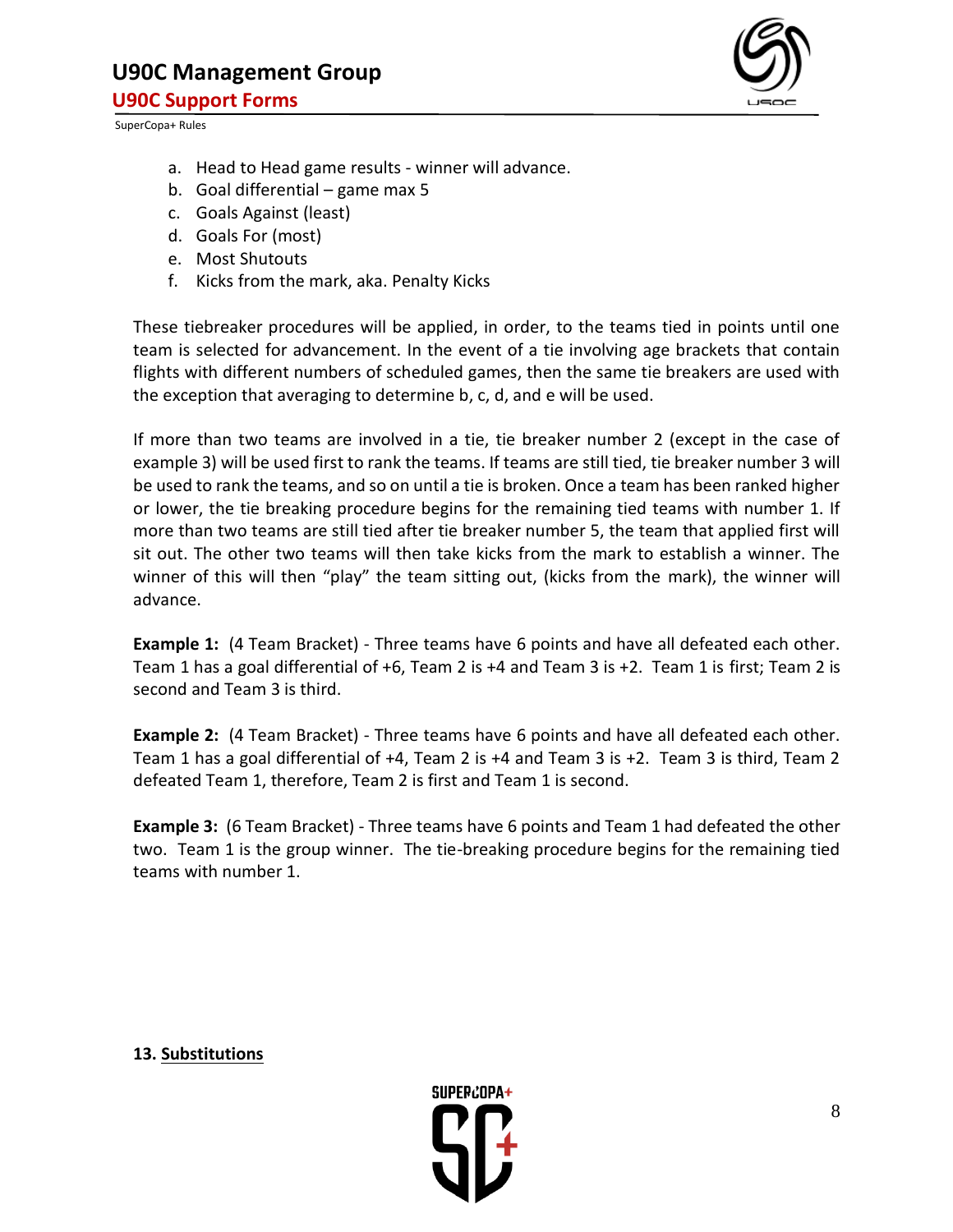# **U90C Management Group**

**U90C Support Forms**



#### SuperCopa+ Rules

There will be free substitution, with the referee's consent at the following times:

- a. A player receiving a yellow card (the carded player only)
- b. Prior to a throw-in for the team in possession (the opposing team may substitute when the team in possession subs)
- c. Prior to a goal kick
- d. After a goal by either team
- e. After an injury by either team when the referee stops the play
- f. At half-time by either team
- g. At the referee's discretion

# **14. Send off Disciplinary (See #10)**

An official send-off is the referee ejects the coach, player, or spectator from the remainder of the game AND fills out a Misconduct Report. Any send-offs should be reported to the Tournament Director immediately following the match. Any players, coaches, or spectators sent-off by the referee must leave the complex in a timely manner by, at least, going to the parking lot or tournament headquarters and having NO form of communication with the team. If a player's parent or guardian is not in attendance, they may report to the tournament headquarters with a manager or a team parent until the game has concluded.

## **15. Match Suspensions**

Tournament Committee and/or Tournament Director have the right to adjust match suspensions.

- a. Any player or coach officially sent-off (other than on account of receiving two cautions in the same game) shall automatically sit out the next played tournament game with the same team.
- b. Any player receiving three (3) cautions (yellow cards) in the tournament must sit out the next played tournament game with their team. If the third caution occurred in the last game of the tournament for that player, that player would be required to sit out their next scheduled game played.
- c. Any players, coaches, or spectators send-off for fighting (punching, kicking, etc.), spitting, or is the player's second tournament send-off, is subject to expulsion from the remainder of the tournament.

**16.** All referee game decisions are final.

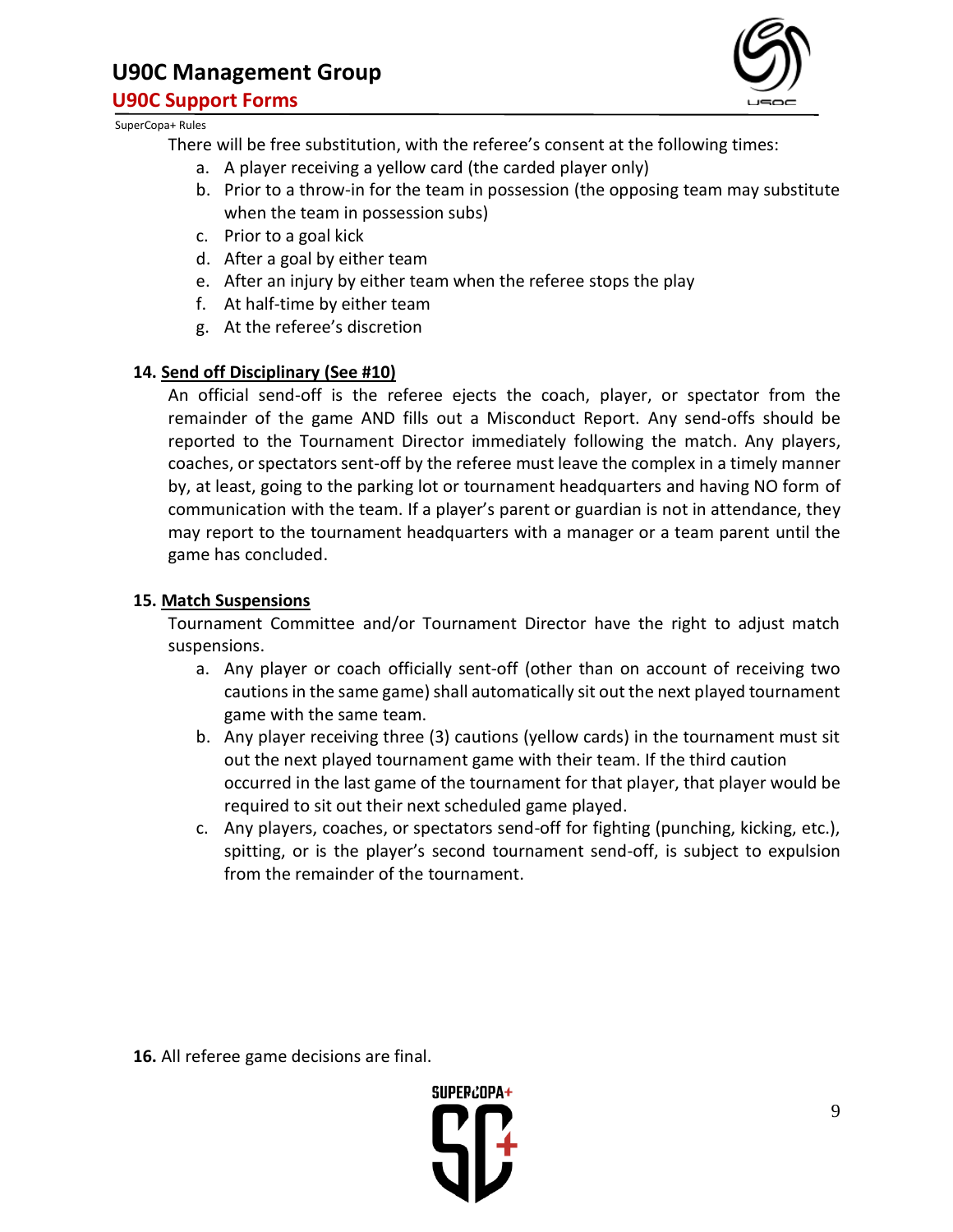

- **17.** The Tournament Director, or their designee, is empowered to make all decisions regarding the competition during the tournament.
- **18.** Tournament Director decisions are final in all matters. No appeals will be allowed beyond that point.
- **19.** In the event the referee or linesmen are missing from the field, report immediately to your Field Coordinator. In the event the linesmen are not available, each team is required to provide a "club linesman".
- **20.** Nets and Flags are provided by the tournament.
- **21.** There will be NO use of any Video Assistant Referee (VAR) system or spectator video in U90C tournaments.
- **22.** The use of communication devices for the purpose of coaching is not allowed.

# **23. Drones and Unmanned Aircrafts**

Any facility U90C uses for its tournaments or events may have its own policy for Unmanned Aerial Devices (UAS), or drones. When that is the case, if the facility has a policy which restricts or denies the use of UAS's, their policy would supersede U90C's.

Following directives from other youth soccer organizations, namely U.S. Youth Soccer, which states "the use of unmanned aircrafts are not to be at activities of events . . . for youth soccer players" and FAA restrictions for Unmanned Aerial Devices (UAS), which includes a restriction stating UAS's "cannot fly over people not involved in the device's operation"; U90C has decided that **all types of unmanned aircrafts, including drones, will not be allowed to fly over U90C tournaments or events**.

Certain exceptions may however apply. People who wish to apply for an exception to fly a UAS or drone over U90C tournaments or events can do so a minimum of 10 days prior to the event. In considering the possible exception, U90C will review in addition to other items: the operator's commercial pilot's license, the UAS's FAA registration and special exemption, and the operator's ability to prove the use of the UAS will not violate local restrictions governing the use of UASs.

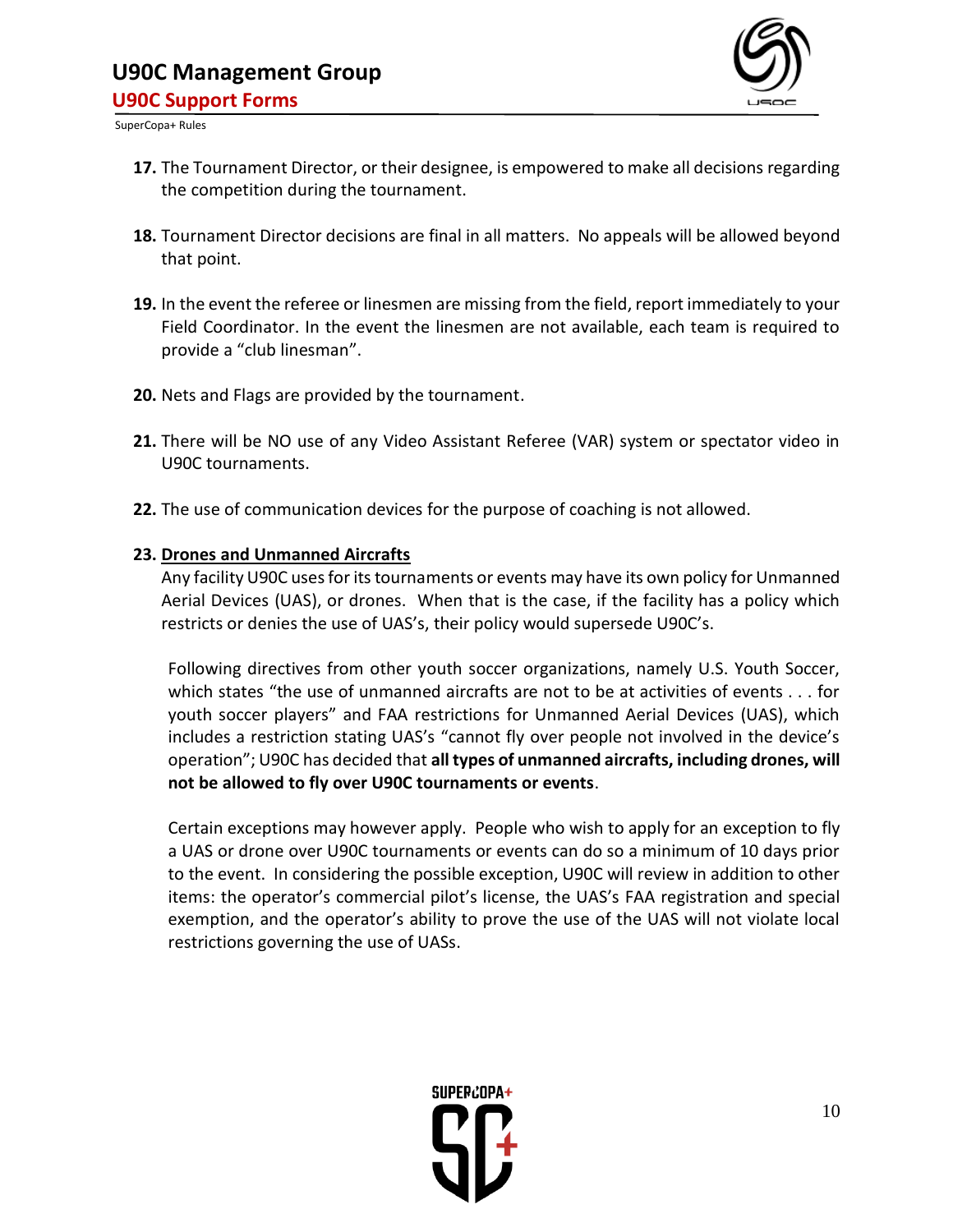# **U90C Management Group U90C Support Forms**



SuperCopa+ Rules

- **24.** In the event that a game needs to be stopped due to inclement weather, lightning, etc., you will be instructed by one or all of the following methods:
	- a. Notification System utilized by playing facility (Thor, Vaisala, etc.)
	- b. Notified by U90C On-site Staff (tournament official, etc.)
	- c. Notified by Referees
	- d. Air Horns

All players, coaches and spectators go to their cars. **DO NOT LEAVE THE SITE**. The air horns will sound again or you will be informed by a tournament official when everything is "all clear." You should then return to the field. If it is necessary for you to check with Tournament Headquarters regarding this situation, we ask that only the teams' head coach or team manager go to the headquarters tent.

Games will be suspended until 30 minutes after the last lightning or thunder has left the vicinity (roughly 6 mile radius). Inclement weather is always a possibility and such weather may result in delayed, abbreviated or canceled games. The tournament committee will attempt to reschedule games to insure that each team will play a full schedule for the tournament. Games may be shortened or postponed or scheduled at a different site in order to meet this goal. The Tournament Directors and Site Coordinators have authority to suspend games due to weather.

- **25.** If a game has played one full half (is, at least, AT halftime) but is stopped short of full time, other than acts on the part of one of the teams or its spectators (See #10), the game shall be considered complete.
- **26.** In the event of inclement weather, park closure or any other forced cancellations outside of our control, the format for tournament play and/or completion of the tournament will be determined by the Tournament Director. Every attempt will be made to avoid cancellation. All communications with regard to schedule changes / modifications will be made directly with the coach and team manager / contact listed within GotSport.
- **27.** Tournament cancellation post Round Robin games completion:

If Quarterfinals or Semi-Finals cannot be played, no winners will be declared. If Finals cannot be completed (see #25) or the Final is in the second half with a tied score, Co-Champions will be awarded.